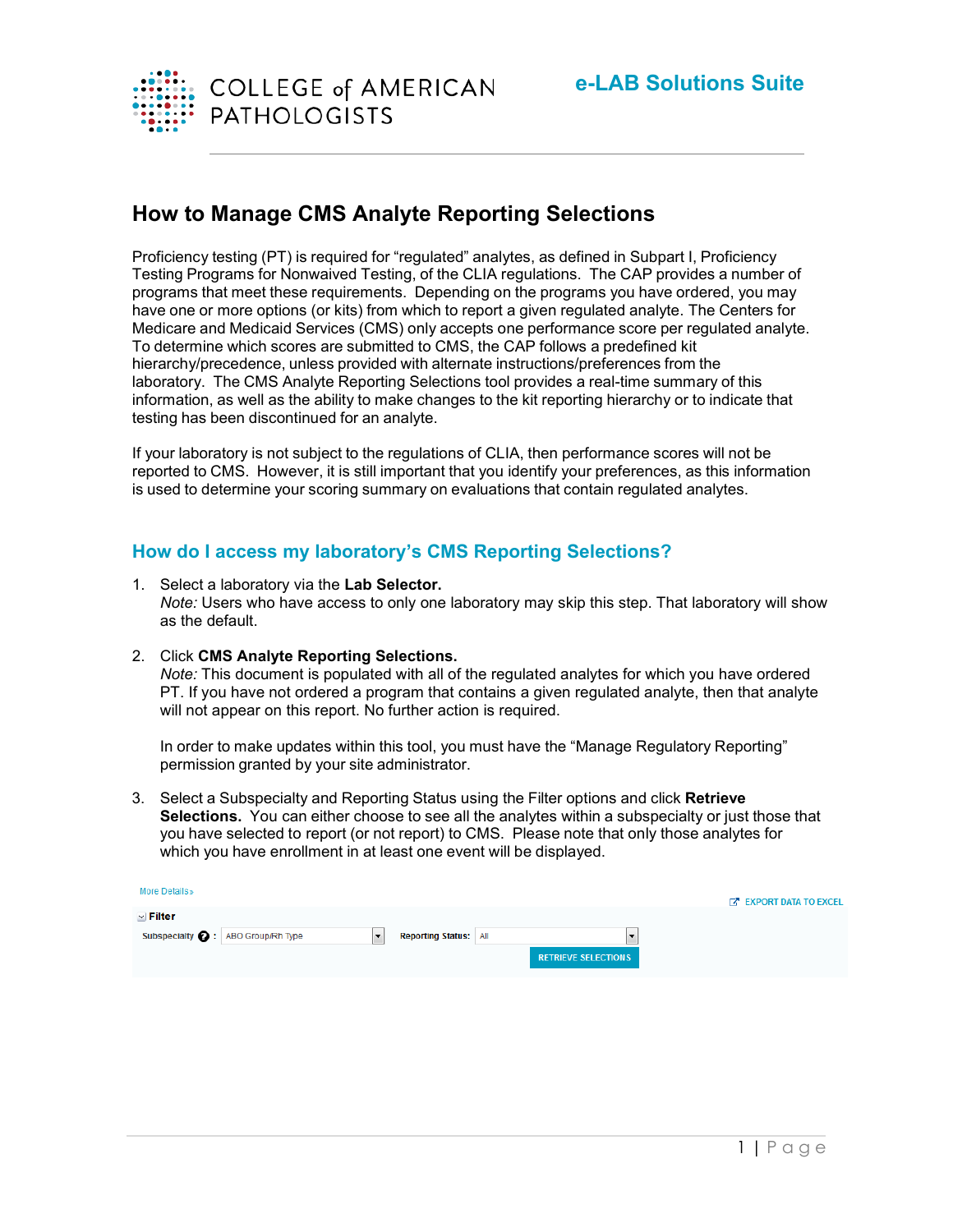

The CMS Analyte Reporting Selections tool will display the reporting selections (or preferences) for each analyte by event. The four most current/future events with enrollment will be displayed by default. You may navigate to and from prior events by using the previous/next menu options on the top and bottom of the table. As many as nine events (or three years) will be accessible.

|                      | < PREVIOUS                                                                  | <b>CMS Analyte Reporting Selections by Event</b>                            |                                                                             | NEXT >                                                              |  |
|----------------------|-----------------------------------------------------------------------------|-----------------------------------------------------------------------------|-----------------------------------------------------------------------------|---------------------------------------------------------------------|--|
| Analyte              | 2014-3                                                                      | 2015-1                                                                      | 2015-2                                                                      | 2015-3                                                              |  |
|                      | $\overline{\phantom{a}}$<br>$C-C$ , 1678901-14, 01                          | $\vert \cdot \vert$<br>C-A, 1678901-14, 01                                  | $\blacksquare$<br>C-B, 1678901-14, 01                                       | $\overline{\phantom{a}}$<br>$C-C$ , 1678901-14, 01                  |  |
| Albumin              | $\bullet$<br><b>Report to CMS</b><br>$\circledcirc$<br>Do Not Report to CMS | $\bullet$<br><b>Report to CMS</b><br>Do Not Report to CMS<br>$\circledcirc$ | $\bullet$<br><b>Report to CMS</b><br>$\circledcirc$<br>Do Not Report to CMS | $\circledcirc$<br><b>Report to CMS</b><br>⊙<br>Do Not Report to CMS |  |
|                      | <b>HISTORY</b>                                                              | <b>HISTORY</b>                                                              | <b>HISTORY</b>                                                              | <b>HISTORY</b>                                                      |  |
|                      |                                                                             |                                                                             |                                                                             |                                                                     |  |
| Alkaline Phosphatase | $\circ$<br><b>Report to CMS</b><br>$\odot$<br>Do Not Report to CMS          | Report to CMS<br>© Do Not Report to CMS                                     | $\circ$<br><b>Report to CMS</b><br>$\odot$<br>Do Not Report to CMS          | <b>Report to CMS</b><br>$\circ$<br>$\odot$<br>Do Not Report to CMS  |  |
|                      | <b>HISTORY</b>                                                              | <b>HISTORY</b>                                                              | <b>HISTORY</b>                                                              | <b>HISTORY</b>                                                      |  |

An analyte event can be in one of five different statuses.

- **Report to CMS** This means that performance scores for the analyte will be reported to CMS (for labs subject to CLIA regulations with a reporting relationship to CMS). If results for the analyte are not submitted for at least one of the enrolled kits, then a score of zero will be reported. Selecting "Report to CMS" for an analyte event will automatically be applied to all future events for that analyte.
- **Do Not Report to CMS** Although the analyte is included in a kit for the event, no performance scores will be reported, regardless of whether results are submitted for the analyte. This status is appropriate if your lab has discontinued testing the given analyte or does not want scores to be reported from CAP for the analyte. It is very important that your laboratory indicate in advance that testing is no longer performed for an analyte to avoid receiving a score of zero. Selecting "Do Not Report to CMS" for an analyte event will automatically be applied to all future events for that analyte.
- **Locked For Evaluation** The analyte event is displayed as inactive (or dimmed) and no changes are allowed. This status occurs when one of the kits for the analyte event has been evaluated. Updates to reporting selections can only be made prior to evaluation.
- **No Enrollment for Analyte Event** Your laboratory is not enrolled in any kits for the given analyte event.
- **Unspecified** The reporting status for the analyte has not been selected, but your laboratory has ordered kits that contain the analyte. If you return results for this analyte, then your reporting status will automatically be turned on and the performance score will be reported to CMS per the kit hierarchy. If you do not want to report performance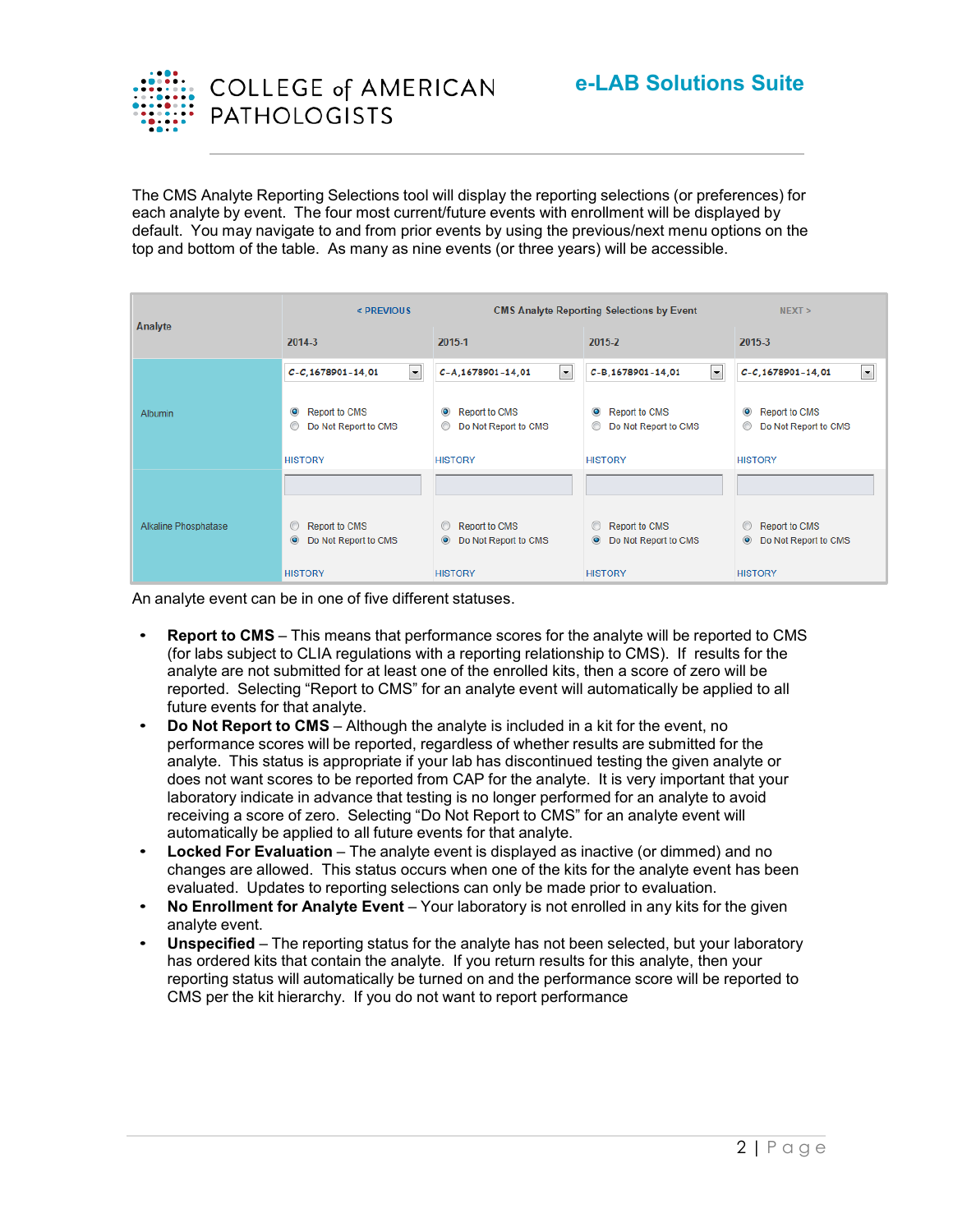

scores for this analyte, then you must select "Do Not Report to CMS." If you do not test for this analyte, then no action is necessary. No penalty will be accessed for not returning results when the analyte event is in this status. This status cannot be selected by the laboratory, but is rather the default status for an analyte when it is ordered for the first time. Additionally, for CAP accreditation participants maintaining their laboratory test menu, if you remove all test/activities associated with an analyte, then future events for the analyte will automatically return to this status.

For analytes that have a "Report to CMS" selection, a dropdown list of kits is displayed. This list includes all the kits (one or more) your lab has ordered for a given reporting event that contain the respective analyte.



Kits are listed in hierarchical order on each dropdown by program code, CAP number (lowest to highest) and kit sequence (lowest to highest). Performance scores from the first kit (default display) will be reported to CMS. If no results are received for the first kit, scores will be reported from the next kit on the list…and so forth. To move a kit to the top of the reporting hierarchy, select it from the dropdown list. A selection made for one event will automatically be applied to future events for that analyte, as applicable.

#### **What is the Kit Sequence number?**

The kit sequence is an ordinal number assigned to differentiate multiple kits in the same program mailing. For example, if your laboratory orders three kits from the same program, the first kit will be assigned kit sequence 01, the second kit will be assigned kit sequence 02 and the third kit will be assigned kit sequence 03. These kit sequence numbers will be the same from mailing to mailing and will allow you to keep track of which kit is used for reporting on a particular instrument or within a certain area of the laboratory. The kit sequence should not be confused with the eight-digit 'kit number' that is used to uniquely identify each kit provided by the CAP.

#### **What is the Kit Reporting Hierarchy?**

To ensure compliance with CMS regulations and to facilitate the process of reporting a single performance score per analyte event that is consistent and logical, the CAP follows a kit reporting hierarchy. The kit reporting hierarchy refers to the hierarchical order or precedence CAP assigns kits for reporting to CMS. Put another way, this is the batting order from which performance scores are selected from the various programs a laboratory may be enrolled in at the CAP. Because your laboratory may submit results from one or more kits and not necessarily all kits, the kit reporting hierarchy will make sure that your laboratory's performance score for each analyte is selected from a kit that has results and that this selection process is repeated for each event. If your laboratory does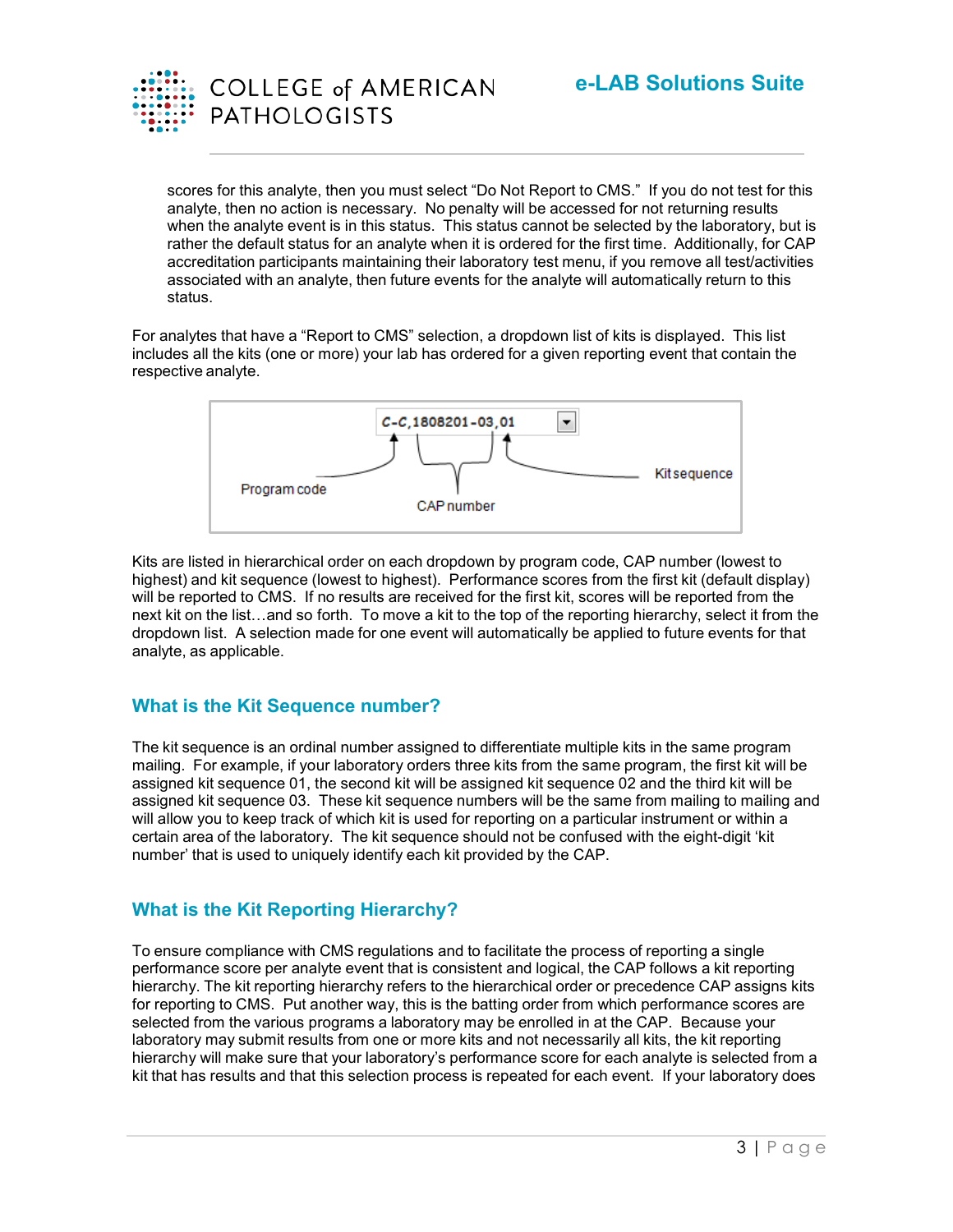

not submit results for an analyte from the first or highest kit in the hierarchy, CAP will look for results from the next kit and so forth until all available kits have been evaluated.

The order of the kit reporting hierarchy is sequenced first by program code, then by CAP number (lowest to highest) and finally by kit sequence (lowest to highest). The Program Code [Precedence](#page-7-0) by [Analyte](#page-7-0) is available at the end of this document and identifies the default order by which program codes are placed in the kit reporting hierarchy. The CMS Analyte Reporting Selections tool allows you to change the default kit reporting hierarchy for an analyte by moving one kit to the top of the list. When this is done, the remaining kits in the list will return to the default hierarchy and performance scores will be reported from the highest kit with submitted results. In other words, you cannot rearrange the entire kit reporting hierarchy, only the first kit. Changes to the hierarchy will automatically be applied to future events for the analyte, as applicable.

# **How do I view the Kit Reporting Hierarchy?**

For analyte events that are not locked for evaluation and set to "Report to CMS," the kit reporting hierarchy can be viewed by clicking the dropdown.

|            | $\overline{\phantom{a}}$<br>FH9-C.1353001-02.01         | FH9-A,1353001-02,01<br>in the                    | FH9-B,1353001-02,01<br>$\overline{\phantom{0}}$                                        | $\overline{\phantom{a}}$<br>FH9-C.1353001-02.01       |
|------------|---------------------------------------------------------|--------------------------------------------------|----------------------------------------------------------------------------------------|-------------------------------------------------------|
| Hematocrit | $\circledcirc$<br>Report to CMS<br>Do Not Report to CMS | • Report to CMS<br><b>O</b> Do Not Report to CMS | FH9-B,1353001-02,01<br>FH9-B,1353001-20,01<br>HE-B,1353001-09,01<br>SO-B.1353001-06.01 | Report to CMS<br>$\circ$<br>Do Not Report to CMS<br>œ |
|            | <b>HISTORY</b>                                          | <b>HISTORY</b>                                   | AQ-B,1353001-06,01<br>AQ-B.1353001-10.01<br><b>HISTORY</b>                             | <b>HISTORY</b>                                        |

In the above example, selecting "HE-B, 1353001-09, 01" from the list will move that kit to the top of the hierarchy. In turn, future events for the same analyte will be adjusted accordingly (as shown below), so that you do not need to repeat this process for each event. If you would like a future event to have different settings, then those adjustments can be made on an event by event basis. Just know that any events subsequent to the one being adjusted will automatically be updated to match.

|            | $\blacktriangledown$ | $\overline{\phantom{a}}$ | $ \cdot $            | HE-C,1353001-09,01       |
|------------|----------------------|--------------------------|----------------------|--------------------------|
|            | FH9-C,1353001-02,01  | FH9-A,1353001-02,01      | HE-B,1353001-09,01   | $\overline{\phantom{0}}$ |
| Hematocrit | $\bullet$            | $\circ$                  | $\bullet$            | $\bullet$                |
|            | Report to CMS        | Report to CMS            | Report to CMS        | Report to CMS            |
|            | Do Not Report to CMS | Do Not Report to CMS     | Do Not Report to CMS | Do Not Report to CMS     |
|            | <b>HISTORY</b>       | <b>HISTORY</b>           | <b>HISTORY</b>       | <b>HISTORY</b>           |

If at some point you discontinue your enrollment in a program that you have moved to the top of the hierarchy, the default hierarchy for the remaining or new programs will be maintained.

As soon as one of the kits in the hierarchy is evaluated, the event is locked and no further changes to the hierarchy or reporting status can be made to that event. The analyte event will appear dim and be inactive. This is done to prevent selective reporting of more favorable results. Only future events (prior to evaluation) can be updated.

To view the kit reporting hierarchy for past (or locked) events, you can click the HISTORY link for that event and select the Kit Reporting Hierarchy radio button.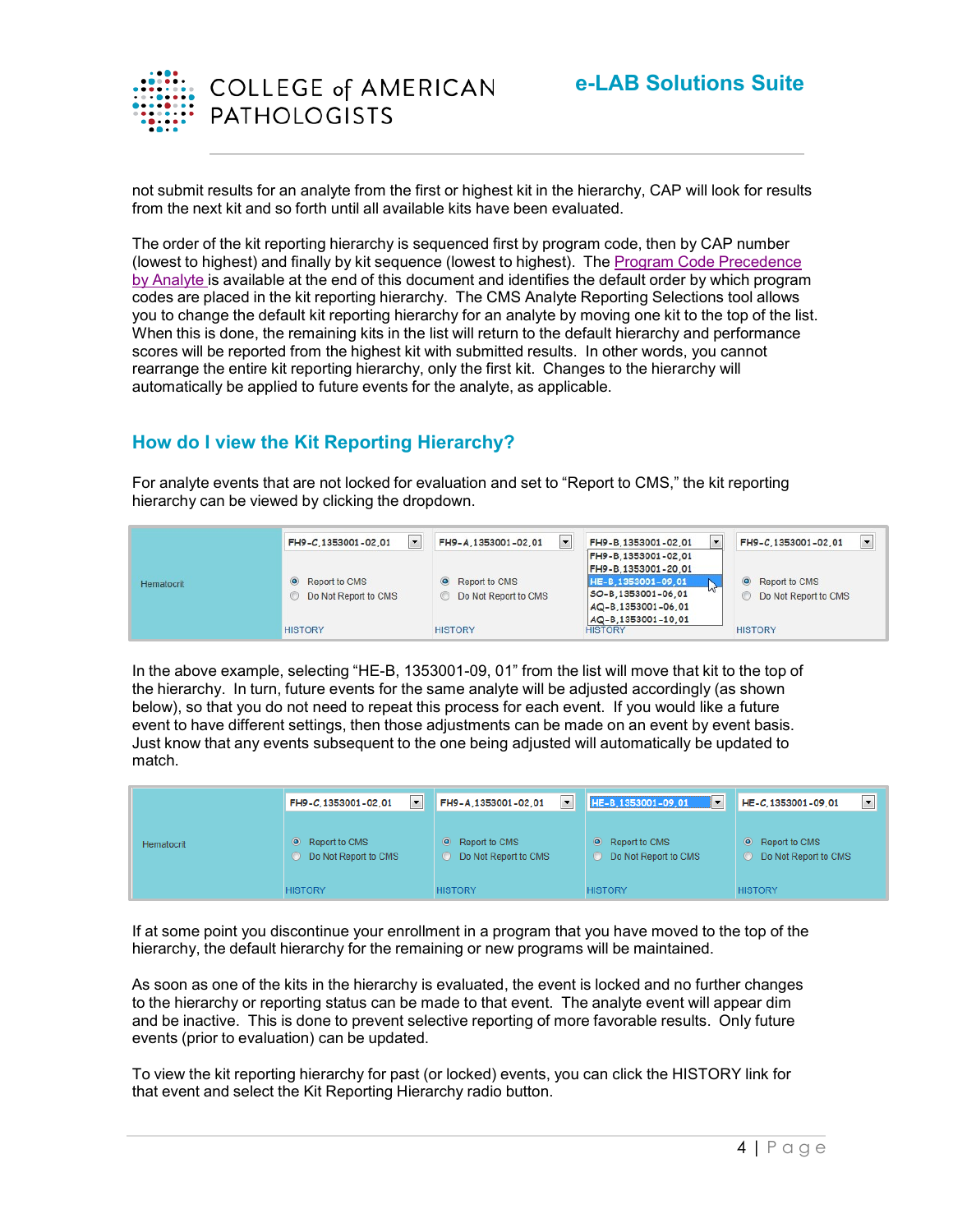

| Subspecialty:   | Hematology                                     |            |                     |                                                                                                                                                                                   |                           |
|-----------------|------------------------------------------------|------------|---------------------|-----------------------------------------------------------------------------------------------------------------------------------------------------------------------------------|---------------------------|
| Analyte:        | Hematocrit                                     |            |                     |                                                                                                                                                                                   |                           |
| Event:          | 2015-2                                         |            |                     |                                                                                                                                                                                   |                           |
|                 | $\vee$ Definition of 'Kit Reporting Hierarchy' |            | ⊙                   | <b>Kit Reporting History</b>                                                                                                                                                      | • Kit Reporting Hierarchy |
| <b>Reported</b> | <b>Program Code</b>                            | CAP#       | <b>Kit Sequence</b> | first kit, scores will be reported from the next kit on the listand so forth. The ultimate kit from which scores have been reported is noted below.<br><b>Program Description</b> | $K$ it #                  |
|                 | $HE-B$                                         | 1353001-09 | 01                  | <b>Basic Hematology</b>                                                                                                                                                           | 27737373                  |
|                 | FH9-B                                          | 1353001-02 | 01                  | Hematology Auto Differentials, FH9                                                                                                                                                | 27863140                  |
|                 | FH9-B                                          | 1353001-20 | 01                  | Hematology Auto Differentials, FH9                                                                                                                                                | 27580837                  |
|                 | $SO-B$                                         | 1353001-06 | 01                  | <b>Blood Oximetry</b>                                                                                                                                                             | 27759911                  |
|                 | AQ-B                                           | 1353001-06 | 01                  | Crit Care/Aqueous Blood Gas                                                                                                                                                       | 27755052                  |
|                 | $AQ-B$                                         | 1353001-10 | 01                  | Crit Care/Aqueous Blood Gas                                                                                                                                                       | 27735006                  |

This screen will show the hierarchical list of kits for the event that were eligible for reporting the analyte, including the specific kit numbers and a description of the program. Additionally, the "Reported" column will identify the kit from which the performance score was ultimately selected in the hierarchy. It should be noted that the only way a score can be reported from a kit other than the one at the top of the list is if results for the analyte were not submitted. In the above example, in order for a performance score to be reported from kit 27580837, hematocrit results would have needed to be submitted for that kit and not for kits higher on the list (27737373 and 27863140).

It should also be noted that it does not matter when a given kit is evaluated, the kit reporting hierarchy will wait for the kits higher on the list to be evaluated before reporting a score from a kit lower on the list.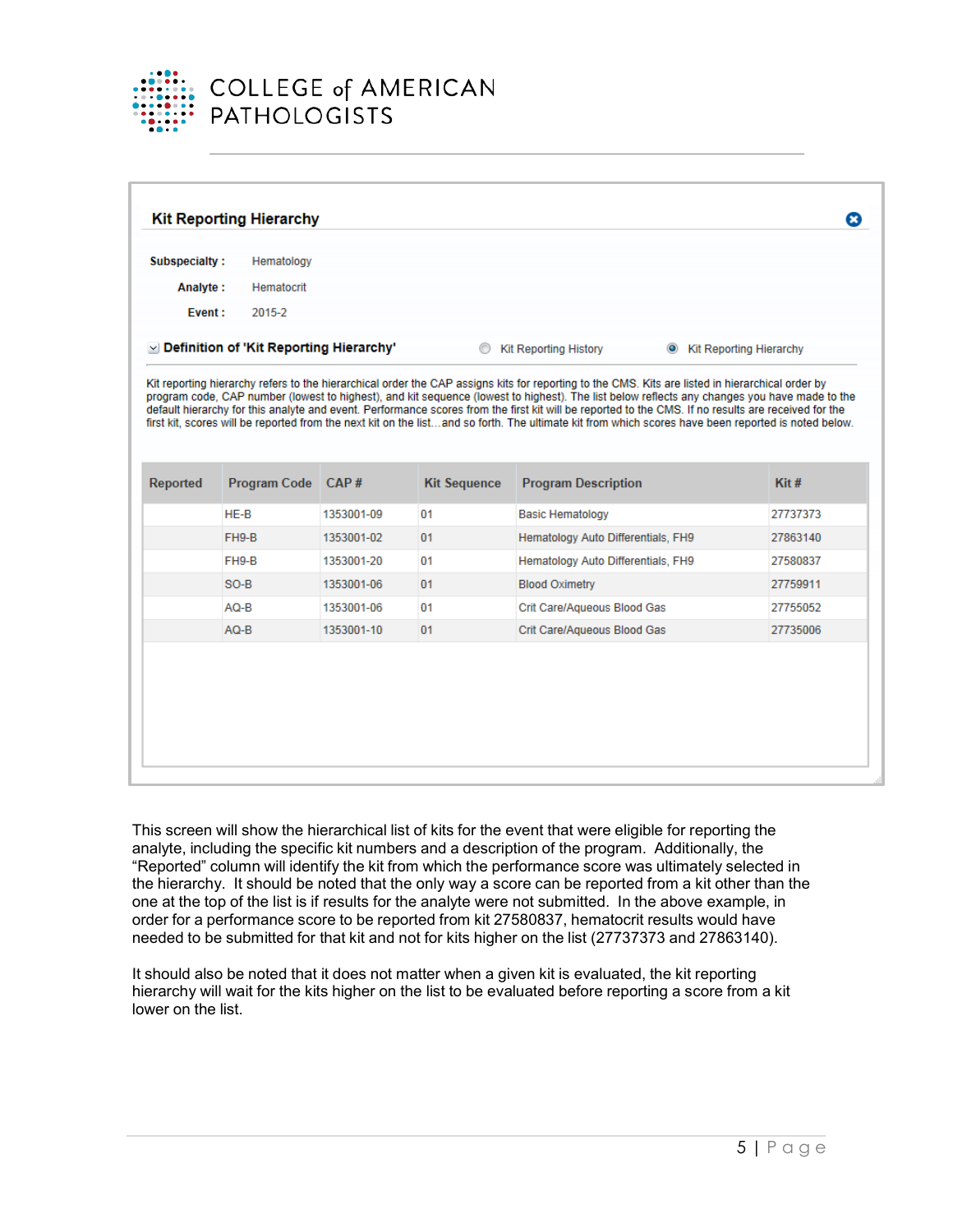

### **What is the Kit Reporting History?**

The kit reporting history can be accessed by clicking on the HISTORY link for an analyte event.

| <b>Kit Reporting History</b> |                                                                                                                                                                                                                                                                                                               |                                         |                              | ×                       |
|------------------------------|---------------------------------------------------------------------------------------------------------------------------------------------------------------------------------------------------------------------------------------------------------------------------------------------------------------|-----------------------------------------|------------------------------|-------------------------|
| Subspecialty:                | Hematology                                                                                                                                                                                                                                                                                                    |                                         |                              |                         |
| Analyte:                     | Hematocrit                                                                                                                                                                                                                                                                                                    |                                         |                              |                         |
| Event:                       | 2015-2                                                                                                                                                                                                                                                                                                        |                                         |                              |                         |
|                              | $\vee$ Definition of 'Kit Reporting History'                                                                                                                                                                                                                                                                  | $\odot$<br><b>Kit Reporting History</b> |                              | Kit Reporting Hierarchy |
|                              | All kit reporting history for this analyte and event is summarized here, including what was changed, by whom it was changed and when it was<br>changed. Changes may include updates to the kit reporting hierarchy, as well as when reporting to CMS was turned on or off for the analyte.<br><b>Kit Name</b> | <b>Responsible</b>                      | Date/Time<br>$\Delta \nabla$ | <b>Note</b>             |
|                              |                                                                                                                                                                                                                                                                                                               | <b>Individual/ System</b>               |                              |                         |
| <b>Activity</b>              |                                                                                                                                                                                                                                                                                                               |                                         |                              |                         |

Each analyte event will have its own unique history detailing the activity that was completed, including what was changed, by whom it was changed and when it was changed. Changes may include updates to the kit reporting hierarchy, as well as when reporting to CMS was turned on or off for the analyte.

There are five different "Activity" types that can appear:

- **Changed Reporting Preference To** This indicates that a kit has been moved to the top of the kit reporting hierarchy. The kit that was elevated will be listed in the "Kit Name" column. The event in which this change was made will be listed in the "Note" column. Remember that a change made to a prior event will automatically be made to future events.
- **Turned Reporting On** As the name suggests, this indicates that reporting for the analyte was turned on and performance scores will be reported to CMS. The "Kit Name" column will be blank for this type of activity and the "Note" column will specify the event this change was initiated.
- **Turned Reporting Off** Conversely, this indicates that reporting for the analyte was turned off, either because testing has been discontinued for the analyte or the lab no longer wants to report performance scores from CAP. The "Kit Name" column will be blank for this type of activity and the "Note" column will specify the event this change was initiated.
- **Locked For Evaluation** This indicates that one of the kits for the analyte event has been evaluated and no further changes to the hierarchy or reporting status can be made to that event.
- **Reset by CAP** For CAP accreditation participants maintaining their laboratory test menu, if all test/activities associated with an analyte are removed, then future events for the analyte will be automatically reset to the "unspecified" status as defined above.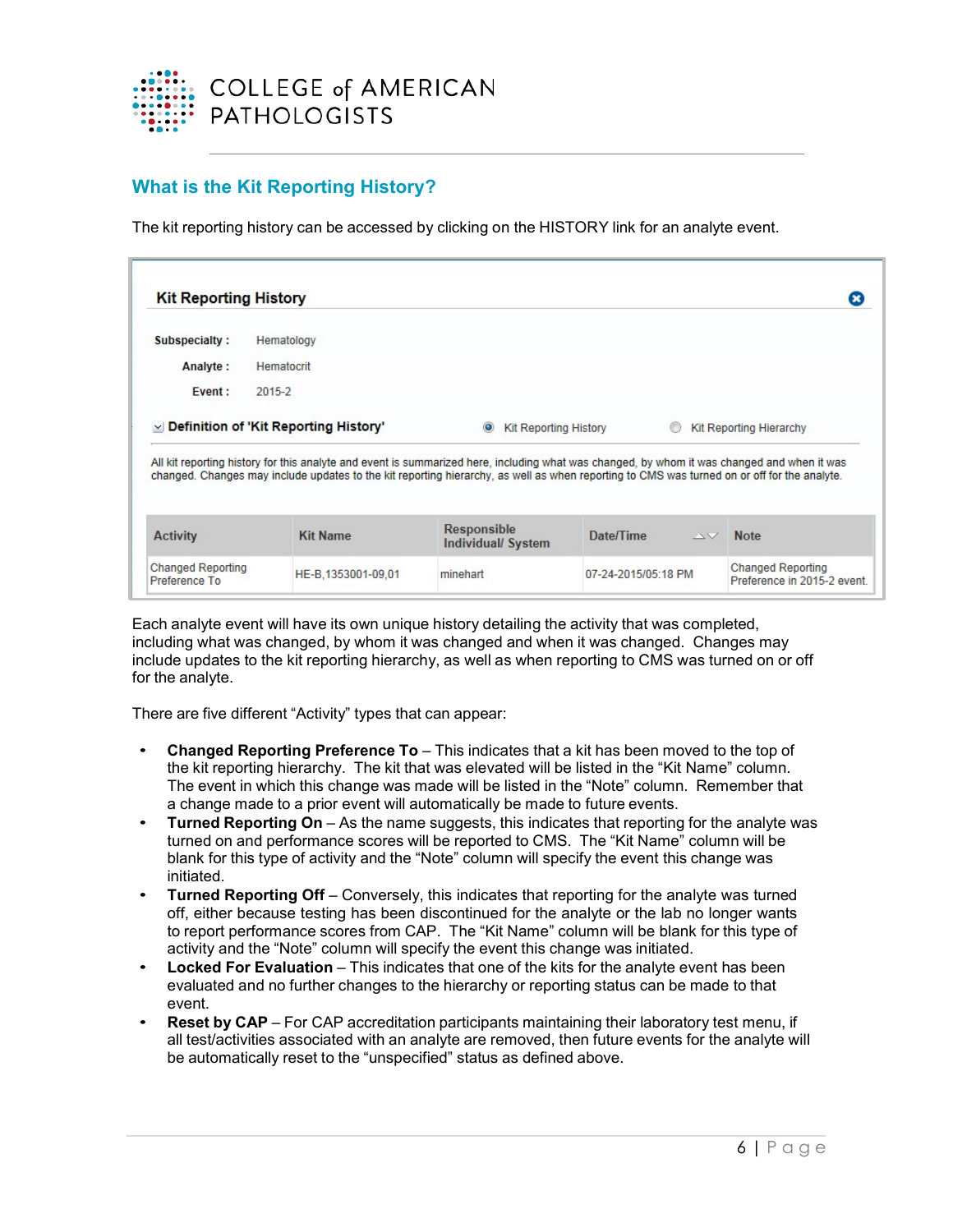

# **How does the 'Export Data to Excel' function work?**

Clicking on G EXPORT DATA TO EXCEL will download your laboratory's analyte reporting selections to an Excel spreadsheet, for all subspecialties and events, regardless of filter settings. The format of the spreadsheet will include columns for subspecialty, analyte and the nine most recent events. For each event, Y (Reported to CMS) or N (Do Not Report to CMS) will be displayed for the analyte. A dash (-) indicates a status of No Enrollment for Analyte Event or Unspecified (see above for definitions). The kit reporting hierarchy detail for each analyte will not be displayed in this report. Please note again that data prior to the first event of 2015 (2015-1) is not available in this tool and, therefore, not applicable in the Excel export.

|                | А                            | B                                  | С | D                    | F |
|----------------|------------------------------|------------------------------------|---|----------------------|---|
|                | <b>Subspecialty</b>          | Analyte                            |   | 2015-3 2015-2 2015-1 |   |
| $\overline{2}$ | ABO Group/Rh Type            | ABO Group                          | Y | Y                    | Y |
| 3              | ABO Group/Rh Type            | Rh (D) Type                        | Y | Y                    | Y |
| 4              | Antibody Identification      | Antibody Identification            | Y | Y                    | Y |
| 5              | Bacteriology                 | Antimicrobial Susceptibility       | Y | Y                    | Y |
| 6              | Bacteriology                 | <b>Bacterial Antigen Detection</b> | Y | Y                    | Y |
| 7              | Bacteriology                 | <b>Bacterial Identification</b>    | Y | Y                    | Y |
| 8              | Bacteriology                 | Gram Stain                         | Y | Y                    | Y |
| 9.             | <b>Compatibility Testing</b> | <b>Compatibility Testing</b>       | Y | Y                    | Y |
| 10             | Endocrinology                | Cortisol                           | Ν | Ν                    | Ν |
| 11             | Endocrinology                | hCG                                | Y | Y                    | Y |
| 12             | Endocrinology                | T3 Uptake/Related Tests            | ۰ |                      | ۰ |
| 13             | Endocrinology                | Thyroxine (T4, Total)              | Y | Y                    | Y |
| 14             | Endocrinology                | Thyroxine, Free (T4, Free)         | Y | Y                    | Y |
| 15             | Endocrinology                | Triiodothyronine (T3)              | Ν | N                    | N |
| 16             | Endocrinology                | TSH                                | Y | Y                    | Y |
| 17             | General Immunology           | Alpha-1-Antitrypsin                | ۰ |                      | ۰ |
| 18             | General Immunology           | Alpha-Fetoprotein                  | Y | Y                    | Y |
| 19             | General Immunology           | Anti-HIV                           | Y | Y                    | Y |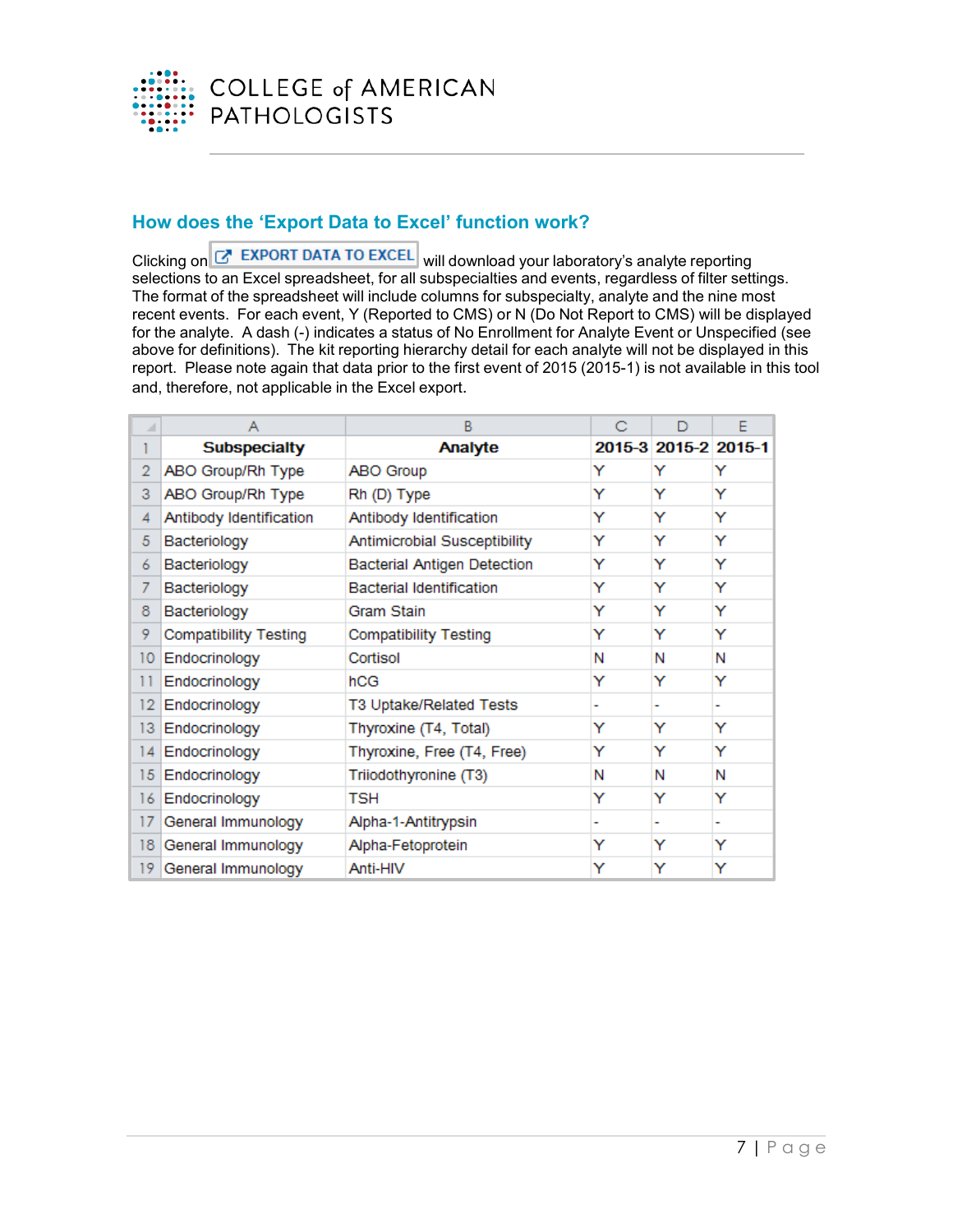

# **Program Code Precedence by Analyte**

<span id="page-7-0"></span>

| <b>ABO Group</b><br>J, J1, JAT<br>ABO Group/Rh Type<br>Acid-Fast Stain<br>E, E1<br>Mycobacteriology<br>Albumin<br>$\mathsf{C}$<br><b>Routine Chemistry</b><br>$\mathsf{C}$<br><b>Alkaline Phosphatase</b><br><b>Routine Chemistry</b><br>Alpha-1-Antitrypsin<br>S<br>General Immunology<br>Alpha-Fetoprotein<br>General Immunology<br>K, FP<br><b>ALT</b><br>C<br><b>Routine Chemistry</b><br>$\mathsf{C}$<br>Amylase<br><b>Routine Chemistry</b><br>Antibody Detection, Unexpected<br>Unexpected Antibody Det<br>J, JAT<br>Antibody Identification<br>Antibody Identification<br>J, JAT<br>Anti-HIV<br>AHIV, VM<br>General Immunology<br>Antimicrobial Susceptibility<br>D, RMC, D2<br>Bacteriology<br>Antimycobacterial Susceptibility<br>E<br>Mycobacteriology<br>Antinuclear Antibody, Qual<br>$\mathsf{S}$<br>General Immunology<br>S<br>Antistreptolysin O, Qual<br>General Immunology<br><b>AST</b><br>$\overline{C}$<br><b>Routine Chemistry</b><br><b>Bacterial Antigen Detection</b><br>D, D6, RMC, HC1, HC3, CDF, MC4<br>Bacteriology<br>D, RMC, D1, D2, D3, D8, MRS5, MRS5M, MC4, HC6, HC7,<br><b>Bacterial Identification</b><br>Bacteriology<br>BDP5, BDPV5, IDR, VS, GIP, BCM, IDM5, IDPN<br>Bilirubin, Total<br>C, NB<br><b>Routine Chemistry</b><br>Blood Gas, PCO <sub>2</sub><br>AQ, AQI<br><b>Routine Chemistry</b><br>Blood Gas, pH<br>AQ, AQI<br>Routine Chemistry<br>Blood Gas, PO <sub>2</sub><br><b>Routine Chemistry</b><br>AQ, AQI<br><b>Blood Lead</b><br>Toxicology<br><b>BL</b><br>Calcium, Total<br>$\mathsf{C}$<br><b>Routine Chemistry</b><br>Carbamazepine<br>C<br>Toxicology<br><b>Cell ID/Flow Differential</b><br>FH6, FH9, FH3, FH10, FH4, FH2, FH11, FH12, HE, FH1, FH13,<br>Hematology<br>FH14, FH16, KP<br>Routine Chemistry<br>Chloride<br>C, AQ, AQI<br><b>Routine Chemistry</b><br>Cholesterol, HDL<br>$\mathsf C$<br>Cholesterol, Total<br>C<br>Routine Chemistry<br><b>CK Isoenzymes (CK-MB)</b><br><b>Routine Chemistry</b><br>CAR, PCARM<br><b>Compatibility Testing</b><br><b>Compatibility Testing</b><br>J, JAT<br>Complement C3<br>$\mathbf S$<br>General Immunology<br>Complement C4<br>S<br>General Immunology<br>Cortisol<br>K, C<br>Endocrinology<br><b>Creatine Kinase</b><br>$\mathsf{C}$<br>Routine Chemistry<br>Creatinine<br>C, AQ, AQI, WBCR<br><b>Routine Chemistry</b><br>Digoxin<br>C<br>Toxicology<br><b>Erythrocyte Count (RBC)</b><br>FH6, FH9, FH3, FH10, FH4, FH2, HE, FH1, FH13, FH14, FH16<br>Hematology<br>Ethanol<br>AL2, AL1<br>Toxicology<br>Ethosuximide<br>$\mathsf C$<br>Toxicology<br>Fibrinogen<br><b>CGL</b><br>Hematology<br>Gentamicin<br>$\mathsf C$<br>Toxicology<br>Glucose<br>Routine Chemistry | <b>ANALYTE</b> | <b>PROGRAM CODE PRECEDENCE -</b><br><b>FIRST TO LAST</b> | <b>SUBSPECIALTY</b> |
|-----------------------------------------------------------------------------------------------------------------------------------------------------------------------------------------------------------------------------------------------------------------------------------------------------------------------------------------------------------------------------------------------------------------------------------------------------------------------------------------------------------------------------------------------------------------------------------------------------------------------------------------------------------------------------------------------------------------------------------------------------------------------------------------------------------------------------------------------------------------------------------------------------------------------------------------------------------------------------------------------------------------------------------------------------------------------------------------------------------------------------------------------------------------------------------------------------------------------------------------------------------------------------------------------------------------------------------------------------------------------------------------------------------------------------------------------------------------------------------------------------------------------------------------------------------------------------------------------------------------------------------------------------------------------------------------------------------------------------------------------------------------------------------------------------------------------------------------------------------------------------------------------------------------------------------------------------------------------------------------------------------------------------------------------------------------------------------------------------------------------------------------------------------------------------------------------------------------------------------------------------------------------------------------------------------------------------------------------------------------------------------------------------------------------------------------------------------------------------------------------------------------------------------------------------------------------------------------------------------------------------------------------------------------------------------------|----------------|----------------------------------------------------------|---------------------|
|                                                                                                                                                                                                                                                                                                                                                                                                                                                                                                                                                                                                                                                                                                                                                                                                                                                                                                                                                                                                                                                                                                                                                                                                                                                                                                                                                                                                                                                                                                                                                                                                                                                                                                                                                                                                                                                                                                                                                                                                                                                                                                                                                                                                                                                                                                                                                                                                                                                                                                                                                                                                                                                                                         |                |                                                          |                     |
|                                                                                                                                                                                                                                                                                                                                                                                                                                                                                                                                                                                                                                                                                                                                                                                                                                                                                                                                                                                                                                                                                                                                                                                                                                                                                                                                                                                                                                                                                                                                                                                                                                                                                                                                                                                                                                                                                                                                                                                                                                                                                                                                                                                                                                                                                                                                                                                                                                                                                                                                                                                                                                                                                         |                |                                                          |                     |
|                                                                                                                                                                                                                                                                                                                                                                                                                                                                                                                                                                                                                                                                                                                                                                                                                                                                                                                                                                                                                                                                                                                                                                                                                                                                                                                                                                                                                                                                                                                                                                                                                                                                                                                                                                                                                                                                                                                                                                                                                                                                                                                                                                                                                                                                                                                                                                                                                                                                                                                                                                                                                                                                                         |                |                                                          |                     |
|                                                                                                                                                                                                                                                                                                                                                                                                                                                                                                                                                                                                                                                                                                                                                                                                                                                                                                                                                                                                                                                                                                                                                                                                                                                                                                                                                                                                                                                                                                                                                                                                                                                                                                                                                                                                                                                                                                                                                                                                                                                                                                                                                                                                                                                                                                                                                                                                                                                                                                                                                                                                                                                                                         |                |                                                          |                     |
|                                                                                                                                                                                                                                                                                                                                                                                                                                                                                                                                                                                                                                                                                                                                                                                                                                                                                                                                                                                                                                                                                                                                                                                                                                                                                                                                                                                                                                                                                                                                                                                                                                                                                                                                                                                                                                                                                                                                                                                                                                                                                                                                                                                                                                                                                                                                                                                                                                                                                                                                                                                                                                                                                         |                |                                                          |                     |
|                                                                                                                                                                                                                                                                                                                                                                                                                                                                                                                                                                                                                                                                                                                                                                                                                                                                                                                                                                                                                                                                                                                                                                                                                                                                                                                                                                                                                                                                                                                                                                                                                                                                                                                                                                                                                                                                                                                                                                                                                                                                                                                                                                                                                                                                                                                                                                                                                                                                                                                                                                                                                                                                                         |                |                                                          |                     |
|                                                                                                                                                                                                                                                                                                                                                                                                                                                                                                                                                                                                                                                                                                                                                                                                                                                                                                                                                                                                                                                                                                                                                                                                                                                                                                                                                                                                                                                                                                                                                                                                                                                                                                                                                                                                                                                                                                                                                                                                                                                                                                                                                                                                                                                                                                                                                                                                                                                                                                                                                                                                                                                                                         |                |                                                          |                     |
|                                                                                                                                                                                                                                                                                                                                                                                                                                                                                                                                                                                                                                                                                                                                                                                                                                                                                                                                                                                                                                                                                                                                                                                                                                                                                                                                                                                                                                                                                                                                                                                                                                                                                                                                                                                                                                                                                                                                                                                                                                                                                                                                                                                                                                                                                                                                                                                                                                                                                                                                                                                                                                                                                         |                |                                                          |                     |
|                                                                                                                                                                                                                                                                                                                                                                                                                                                                                                                                                                                                                                                                                                                                                                                                                                                                                                                                                                                                                                                                                                                                                                                                                                                                                                                                                                                                                                                                                                                                                                                                                                                                                                                                                                                                                                                                                                                                                                                                                                                                                                                                                                                                                                                                                                                                                                                                                                                                                                                                                                                                                                                                                         |                |                                                          |                     |
|                                                                                                                                                                                                                                                                                                                                                                                                                                                                                                                                                                                                                                                                                                                                                                                                                                                                                                                                                                                                                                                                                                                                                                                                                                                                                                                                                                                                                                                                                                                                                                                                                                                                                                                                                                                                                                                                                                                                                                                                                                                                                                                                                                                                                                                                                                                                                                                                                                                                                                                                                                                                                                                                                         |                |                                                          |                     |
|                                                                                                                                                                                                                                                                                                                                                                                                                                                                                                                                                                                                                                                                                                                                                                                                                                                                                                                                                                                                                                                                                                                                                                                                                                                                                                                                                                                                                                                                                                                                                                                                                                                                                                                                                                                                                                                                                                                                                                                                                                                                                                                                                                                                                                                                                                                                                                                                                                                                                                                                                                                                                                                                                         |                |                                                          |                     |
|                                                                                                                                                                                                                                                                                                                                                                                                                                                                                                                                                                                                                                                                                                                                                                                                                                                                                                                                                                                                                                                                                                                                                                                                                                                                                                                                                                                                                                                                                                                                                                                                                                                                                                                                                                                                                                                                                                                                                                                                                                                                                                                                                                                                                                                                                                                                                                                                                                                                                                                                                                                                                                                                                         |                |                                                          |                     |
|                                                                                                                                                                                                                                                                                                                                                                                                                                                                                                                                                                                                                                                                                                                                                                                                                                                                                                                                                                                                                                                                                                                                                                                                                                                                                                                                                                                                                                                                                                                                                                                                                                                                                                                                                                                                                                                                                                                                                                                                                                                                                                                                                                                                                                                                                                                                                                                                                                                                                                                                                                                                                                                                                         |                |                                                          |                     |
|                                                                                                                                                                                                                                                                                                                                                                                                                                                                                                                                                                                                                                                                                                                                                                                                                                                                                                                                                                                                                                                                                                                                                                                                                                                                                                                                                                                                                                                                                                                                                                                                                                                                                                                                                                                                                                                                                                                                                                                                                                                                                                                                                                                                                                                                                                                                                                                                                                                                                                                                                                                                                                                                                         |                |                                                          |                     |
|                                                                                                                                                                                                                                                                                                                                                                                                                                                                                                                                                                                                                                                                                                                                                                                                                                                                                                                                                                                                                                                                                                                                                                                                                                                                                                                                                                                                                                                                                                                                                                                                                                                                                                                                                                                                                                                                                                                                                                                                                                                                                                                                                                                                                                                                                                                                                                                                                                                                                                                                                                                                                                                                                         |                |                                                          |                     |
|                                                                                                                                                                                                                                                                                                                                                                                                                                                                                                                                                                                                                                                                                                                                                                                                                                                                                                                                                                                                                                                                                                                                                                                                                                                                                                                                                                                                                                                                                                                                                                                                                                                                                                                                                                                                                                                                                                                                                                                                                                                                                                                                                                                                                                                                                                                                                                                                                                                                                                                                                                                                                                                                                         |                |                                                          |                     |
|                                                                                                                                                                                                                                                                                                                                                                                                                                                                                                                                                                                                                                                                                                                                                                                                                                                                                                                                                                                                                                                                                                                                                                                                                                                                                                                                                                                                                                                                                                                                                                                                                                                                                                                                                                                                                                                                                                                                                                                                                                                                                                                                                                                                                                                                                                                                                                                                                                                                                                                                                                                                                                                                                         |                |                                                          |                     |
|                                                                                                                                                                                                                                                                                                                                                                                                                                                                                                                                                                                                                                                                                                                                                                                                                                                                                                                                                                                                                                                                                                                                                                                                                                                                                                                                                                                                                                                                                                                                                                                                                                                                                                                                                                                                                                                                                                                                                                                                                                                                                                                                                                                                                                                                                                                                                                                                                                                                                                                                                                                                                                                                                         |                |                                                          |                     |
|                                                                                                                                                                                                                                                                                                                                                                                                                                                                                                                                                                                                                                                                                                                                                                                                                                                                                                                                                                                                                                                                                                                                                                                                                                                                                                                                                                                                                                                                                                                                                                                                                                                                                                                                                                                                                                                                                                                                                                                                                                                                                                                                                                                                                                                                                                                                                                                                                                                                                                                                                                                                                                                                                         |                |                                                          |                     |
|                                                                                                                                                                                                                                                                                                                                                                                                                                                                                                                                                                                                                                                                                                                                                                                                                                                                                                                                                                                                                                                                                                                                                                                                                                                                                                                                                                                                                                                                                                                                                                                                                                                                                                                                                                                                                                                                                                                                                                                                                                                                                                                                                                                                                                                                                                                                                                                                                                                                                                                                                                                                                                                                                         |                |                                                          |                     |
|                                                                                                                                                                                                                                                                                                                                                                                                                                                                                                                                                                                                                                                                                                                                                                                                                                                                                                                                                                                                                                                                                                                                                                                                                                                                                                                                                                                                                                                                                                                                                                                                                                                                                                                                                                                                                                                                                                                                                                                                                                                                                                                                                                                                                                                                                                                                                                                                                                                                                                                                                                                                                                                                                         |                |                                                          |                     |
|                                                                                                                                                                                                                                                                                                                                                                                                                                                                                                                                                                                                                                                                                                                                                                                                                                                                                                                                                                                                                                                                                                                                                                                                                                                                                                                                                                                                                                                                                                                                                                                                                                                                                                                                                                                                                                                                                                                                                                                                                                                                                                                                                                                                                                                                                                                                                                                                                                                                                                                                                                                                                                                                                         |                |                                                          |                     |
|                                                                                                                                                                                                                                                                                                                                                                                                                                                                                                                                                                                                                                                                                                                                                                                                                                                                                                                                                                                                                                                                                                                                                                                                                                                                                                                                                                                                                                                                                                                                                                                                                                                                                                                                                                                                                                                                                                                                                                                                                                                                                                                                                                                                                                                                                                                                                                                                                                                                                                                                                                                                                                                                                         |                |                                                          |                     |
|                                                                                                                                                                                                                                                                                                                                                                                                                                                                                                                                                                                                                                                                                                                                                                                                                                                                                                                                                                                                                                                                                                                                                                                                                                                                                                                                                                                                                                                                                                                                                                                                                                                                                                                                                                                                                                                                                                                                                                                                                                                                                                                                                                                                                                                                                                                                                                                                                                                                                                                                                                                                                                                                                         |                |                                                          |                     |
|                                                                                                                                                                                                                                                                                                                                                                                                                                                                                                                                                                                                                                                                                                                                                                                                                                                                                                                                                                                                                                                                                                                                                                                                                                                                                                                                                                                                                                                                                                                                                                                                                                                                                                                                                                                                                                                                                                                                                                                                                                                                                                                                                                                                                                                                                                                                                                                                                                                                                                                                                                                                                                                                                         |                |                                                          |                     |
|                                                                                                                                                                                                                                                                                                                                                                                                                                                                                                                                                                                                                                                                                                                                                                                                                                                                                                                                                                                                                                                                                                                                                                                                                                                                                                                                                                                                                                                                                                                                                                                                                                                                                                                                                                                                                                                                                                                                                                                                                                                                                                                                                                                                                                                                                                                                                                                                                                                                                                                                                                                                                                                                                         |                |                                                          |                     |
|                                                                                                                                                                                                                                                                                                                                                                                                                                                                                                                                                                                                                                                                                                                                                                                                                                                                                                                                                                                                                                                                                                                                                                                                                                                                                                                                                                                                                                                                                                                                                                                                                                                                                                                                                                                                                                                                                                                                                                                                                                                                                                                                                                                                                                                                                                                                                                                                                                                                                                                                                                                                                                                                                         |                |                                                          |                     |
|                                                                                                                                                                                                                                                                                                                                                                                                                                                                                                                                                                                                                                                                                                                                                                                                                                                                                                                                                                                                                                                                                                                                                                                                                                                                                                                                                                                                                                                                                                                                                                                                                                                                                                                                                                                                                                                                                                                                                                                                                                                                                                                                                                                                                                                                                                                                                                                                                                                                                                                                                                                                                                                                                         |                |                                                          |                     |
|                                                                                                                                                                                                                                                                                                                                                                                                                                                                                                                                                                                                                                                                                                                                                                                                                                                                                                                                                                                                                                                                                                                                                                                                                                                                                                                                                                                                                                                                                                                                                                                                                                                                                                                                                                                                                                                                                                                                                                                                                                                                                                                                                                                                                                                                                                                                                                                                                                                                                                                                                                                                                                                                                         |                |                                                          |                     |
|                                                                                                                                                                                                                                                                                                                                                                                                                                                                                                                                                                                                                                                                                                                                                                                                                                                                                                                                                                                                                                                                                                                                                                                                                                                                                                                                                                                                                                                                                                                                                                                                                                                                                                                                                                                                                                                                                                                                                                                                                                                                                                                                                                                                                                                                                                                                                                                                                                                                                                                                                                                                                                                                                         |                |                                                          |                     |
|                                                                                                                                                                                                                                                                                                                                                                                                                                                                                                                                                                                                                                                                                                                                                                                                                                                                                                                                                                                                                                                                                                                                                                                                                                                                                                                                                                                                                                                                                                                                                                                                                                                                                                                                                                                                                                                                                                                                                                                                                                                                                                                                                                                                                                                                                                                                                                                                                                                                                                                                                                                                                                                                                         |                |                                                          |                     |
|                                                                                                                                                                                                                                                                                                                                                                                                                                                                                                                                                                                                                                                                                                                                                                                                                                                                                                                                                                                                                                                                                                                                                                                                                                                                                                                                                                                                                                                                                                                                                                                                                                                                                                                                                                                                                                                                                                                                                                                                                                                                                                                                                                                                                                                                                                                                                                                                                                                                                                                                                                                                                                                                                         |                |                                                          |                     |
|                                                                                                                                                                                                                                                                                                                                                                                                                                                                                                                                                                                                                                                                                                                                                                                                                                                                                                                                                                                                                                                                                                                                                                                                                                                                                                                                                                                                                                                                                                                                                                                                                                                                                                                                                                                                                                                                                                                                                                                                                                                                                                                                                                                                                                                                                                                                                                                                                                                                                                                                                                                                                                                                                         |                |                                                          |                     |
|                                                                                                                                                                                                                                                                                                                                                                                                                                                                                                                                                                                                                                                                                                                                                                                                                                                                                                                                                                                                                                                                                                                                                                                                                                                                                                                                                                                                                                                                                                                                                                                                                                                                                                                                                                                                                                                                                                                                                                                                                                                                                                                                                                                                                                                                                                                                                                                                                                                                                                                                                                                                                                                                                         |                |                                                          |                     |
|                                                                                                                                                                                                                                                                                                                                                                                                                                                                                                                                                                                                                                                                                                                                                                                                                                                                                                                                                                                                                                                                                                                                                                                                                                                                                                                                                                                                                                                                                                                                                                                                                                                                                                                                                                                                                                                                                                                                                                                                                                                                                                                                                                                                                                                                                                                                                                                                                                                                                                                                                                                                                                                                                         |                |                                                          |                     |
|                                                                                                                                                                                                                                                                                                                                                                                                                                                                                                                                                                                                                                                                                                                                                                                                                                                                                                                                                                                                                                                                                                                                                                                                                                                                                                                                                                                                                                                                                                                                                                                                                                                                                                                                                                                                                                                                                                                                                                                                                                                                                                                                                                                                                                                                                                                                                                                                                                                                                                                                                                                                                                                                                         |                |                                                          |                     |
|                                                                                                                                                                                                                                                                                                                                                                                                                                                                                                                                                                                                                                                                                                                                                                                                                                                                                                                                                                                                                                                                                                                                                                                                                                                                                                                                                                                                                                                                                                                                                                                                                                                                                                                                                                                                                                                                                                                                                                                                                                                                                                                                                                                                                                                                                                                                                                                                                                                                                                                                                                                                                                                                                         |                |                                                          |                     |
|                                                                                                                                                                                                                                                                                                                                                                                                                                                                                                                                                                                                                                                                                                                                                                                                                                                                                                                                                                                                                                                                                                                                                                                                                                                                                                                                                                                                                                                                                                                                                                                                                                                                                                                                                                                                                                                                                                                                                                                                                                                                                                                                                                                                                                                                                                                                                                                                                                                                                                                                                                                                                                                                                         |                |                                                          |                     |
|                                                                                                                                                                                                                                                                                                                                                                                                                                                                                                                                                                                                                                                                                                                                                                                                                                                                                                                                                                                                                                                                                                                                                                                                                                                                                                                                                                                                                                                                                                                                                                                                                                                                                                                                                                                                                                                                                                                                                                                                                                                                                                                                                                                                                                                                                                                                                                                                                                                                                                                                                                                                                                                                                         |                |                                                          |                     |
|                                                                                                                                                                                                                                                                                                                                                                                                                                                                                                                                                                                                                                                                                                                                                                                                                                                                                                                                                                                                                                                                                                                                                                                                                                                                                                                                                                                                                                                                                                                                                                                                                                                                                                                                                                                                                                                                                                                                                                                                                                                                                                                                                                                                                                                                                                                                                                                                                                                                                                                                                                                                                                                                                         |                |                                                          |                     |
|                                                                                                                                                                                                                                                                                                                                                                                                                                                                                                                                                                                                                                                                                                                                                                                                                                                                                                                                                                                                                                                                                                                                                                                                                                                                                                                                                                                                                                                                                                                                                                                                                                                                                                                                                                                                                                                                                                                                                                                                                                                                                                                                                                                                                                                                                                                                                                                                                                                                                                                                                                                                                                                                                         |                |                                                          |                     |
|                                                                                                                                                                                                                                                                                                                                                                                                                                                                                                                                                                                                                                                                                                                                                                                                                                                                                                                                                                                                                                                                                                                                                                                                                                                                                                                                                                                                                                                                                                                                                                                                                                                                                                                                                                                                                                                                                                                                                                                                                                                                                                                                                                                                                                                                                                                                                                                                                                                                                                                                                                                                                                                                                         |                |                                                          |                     |
|                                                                                                                                                                                                                                                                                                                                                                                                                                                                                                                                                                                                                                                                                                                                                                                                                                                                                                                                                                                                                                                                                                                                                                                                                                                                                                                                                                                                                                                                                                                                                                                                                                                                                                                                                                                                                                                                                                                                                                                                                                                                                                                                                                                                                                                                                                                                                                                                                                                                                                                                                                                                                                                                                         |                | C, AQ, AQI                                               |                     |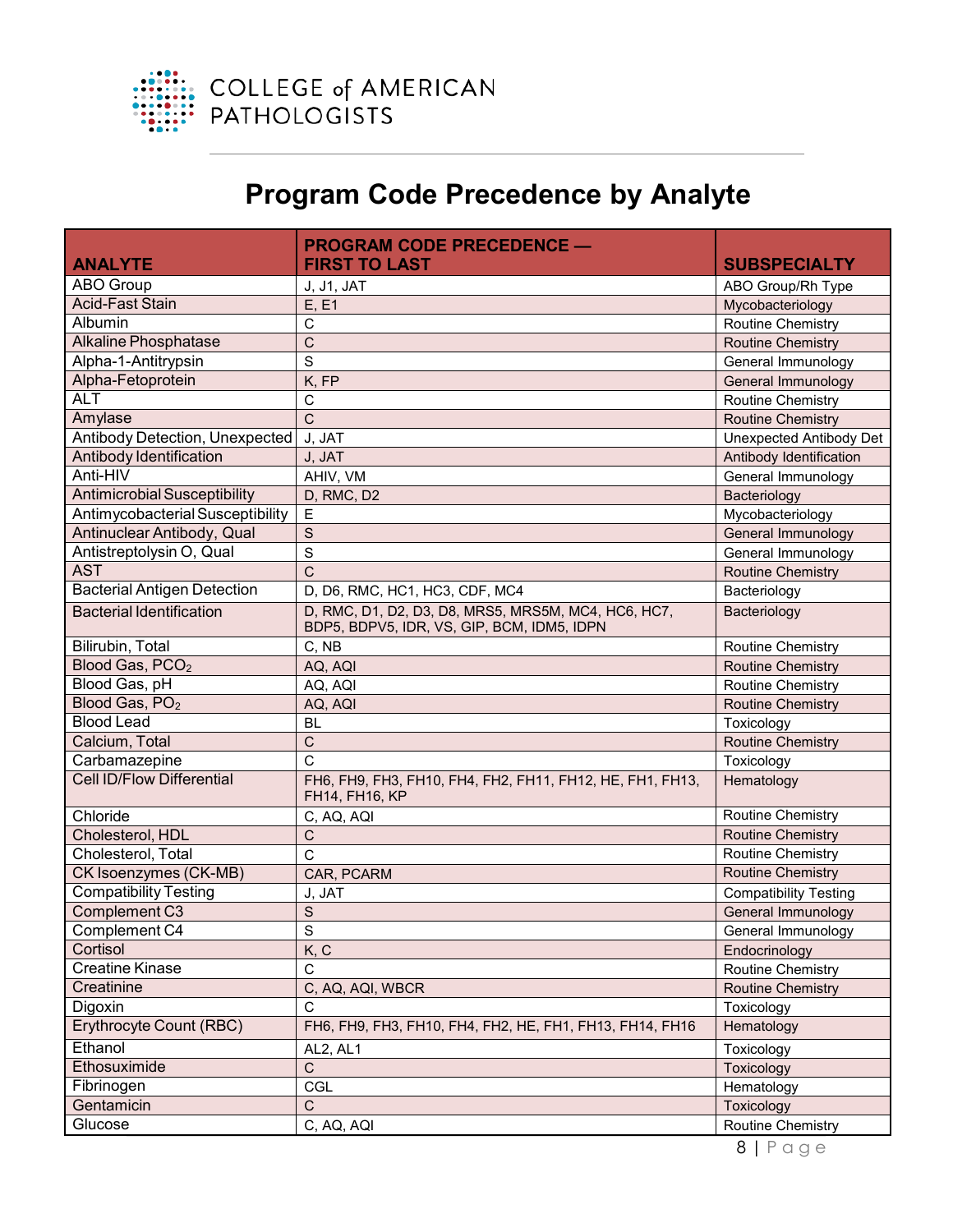

|                                    | <b>PROGRAM CODE PRECEDENCE -</b>                                         |                          |
|------------------------------------|--------------------------------------------------------------------------|--------------------------|
| <b>ANALYTE</b>                     | <b>FIRST TO LAST</b>                                                     | <b>SUBSPECIALTY</b>      |
| <b>Gram Stain</b>                  | D5, D, RMC, D2, D3                                                       | Bacteriology             |
| hCG                                | S, K, C, FP                                                              | Endocrinology            |
| Hematocrit                         | FH6, FH9, FH3, FH10, FH4, FH2, HE, FH1, FH13, FH14, FH16,<br>SO, AQ, AQI | Hematology               |
| Hemoglobin                         | FH6, FH9, FH3, FH10, FH4, FH2, HE, FH1, FH13, FH14, FH16,<br>SO, AQ, AQI | Hematology               |
| Hepatitis (Anti-HBc)               | VM                                                                       | General Immunology       |
| Hepatitis (HBeAg)                  | <b>VM</b>                                                                | General Immunology       |
| Hepatitis (HBsAg)                  | VM                                                                       | General Immunology       |
| IgA                                | S                                                                        | General Immunology       |
| lgE                                | S, K, SE                                                                 | General Immunology       |
| <b>IgG</b>                         | S                                                                        | General Immunology       |
| IgM                                | S                                                                        | General Immunology       |
| <b>Infectious Mononucleosis</b>    | $\overline{S}$                                                           | General Immunology       |
| Iron, Total                        | $\mathbf C$                                                              | <b>Routine Chemistry</b> |
| <b>LD</b>                          | $\overline{C}$                                                           | <b>Routine Chemistry</b> |
| LD Isoenzymes                      | CAR                                                                      | <b>Routine Chemistry</b> |
| Leukocyte Count (WBC)              | FH6, FH9, FH3, FH10, FH4, FH2, HE, FH1, FH13, FH14, FH16<br><b>RWBC</b>  | Hematology               |
| Lithium                            | $\mathsf C$                                                              | Toxicology               |
| Magnesium                          | $\mathsf{C}$                                                             | <b>Routine Chemistry</b> |
| Mycobacterial Identification       | E, E1                                                                    | Mycobacteriology         |
| Mycological Identification         | F, F1, F3, YBC                                                           | Mycology                 |
| Parasite Identification            | P, BP                                                                    | Parasitology             |
| Phenobarbital                      | $\mathsf C$                                                              | Toxicology               |
| Phenytoin                          | $\mathsf{C}$                                                             | Toxicology               |
| <b>Platelet Count</b>              | FH6, FH9, FH3, FH10, FH4, FH2, HE, FH1, FH13, FH14, FH16                 | Hematology               |
| Potassium                          | C, AQ, AQI                                                               | <b>Routine Chemistry</b> |
| Primidone                          | $\mathsf C$                                                              | Toxicology               |
| Procainamide/Metabolites<br>(NAPA) | $\mathsf C$                                                              | Toxicology               |
| Protein, Total                     | $\mathsf{C}$                                                             | <b>Routine Chemistry</b> |
| Prothrombin Time                   | CGL, WP3, WP4, WP6, WP9                                                  | Hematology               |
| <b>PTT</b>                         | CGL                                                                      | Hematology               |
| Quinidine                          | $\mathsf C$                                                              | Toxicology               |
| Rh (D) Type                        | <b>J, J1, JAT</b>                                                        | ABO Group/Rh Type        |
| Rheumatoid Factor, Qual            | S                                                                        | General Immunology       |
| Rubella, Qual                      | S                                                                        | General Immunology       |
| Sodium                             | C, AQ, AQI                                                               | <b>Routine Chemistry</b> |
| <b>Syphilis Serology</b>           | G                                                                        | <b>Syphilis Serology</b> |
| T3 Uptake/Related Tests            | K, C                                                                     | Endocrinology            |
| Theophylline                       | С                                                                        | Toxicology               |
| Thyroxine (T4, Total)              | K, C                                                                     | Endocrinology            |
| Thyroxine, Free (T4, Free)         | K, C                                                                     | Endocrinology            |
| Tobramycin                         | $\overline{C}$                                                           | Toxicology               |
| <b>Triglycerides</b>               | $\overline{C}$                                                           | <b>Routine Chemistry</b> |
| Triiodothyronine (T3)              | K, C                                                                     | Endocrinology            |
| <b>TSH</b>                         | K, C                                                                     | Endocrinology            |
| Urea Nitrogen                      | C, AQ, AQI                                                               | <b>Routine Chemistry</b> |
|                                    |                                                                          |                          |